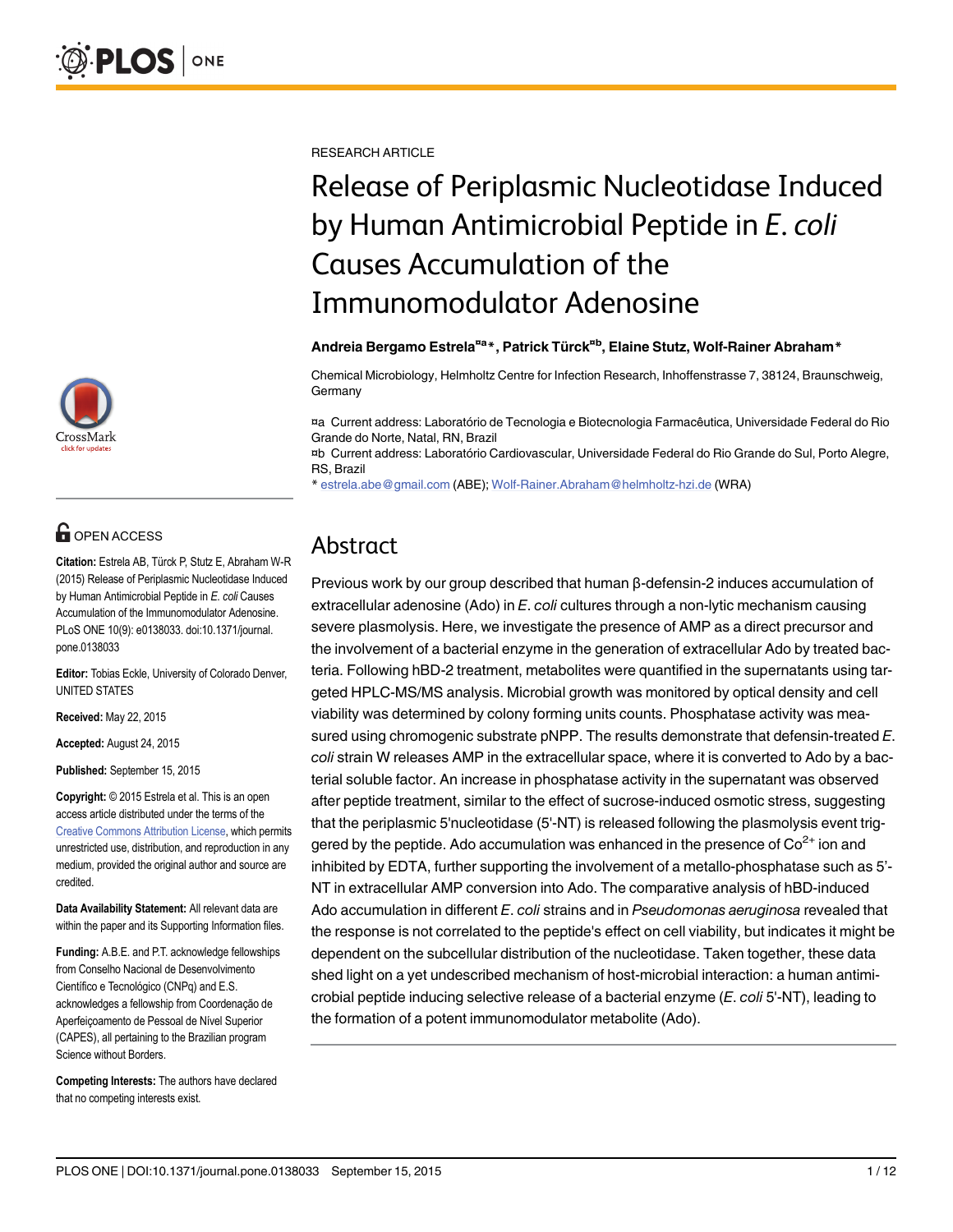## <span id="page-1-0"></span>Introduction

Multicellular organisms, including humans, are inhabited by a huge amount of microbes, collectively called microbiota. The relationship between animals and the microbial community living within them has an ancient evolutionary origin; the importance of this interaction is evident in the multiple roles attributed to the microbiota in their hosts' health status [\[1\]](#page-10-0). A complex balance involving commensal, mutualistic and infectious miccroorganisms must be kept to ensure harmonized co-existance: on the one hand several bacteria perform important functions, e.g. delivering nutrients including vitamins to the host; on the other hand, some can act as opportunistic pathogens. Host-microbial communication is a central piece in maintaining the homeostasis of abundant and diverse microbial communities such as the human intestinal microflora [[2](#page-10-0)]. Disturbances in this delicate trade are known to have several clinical implications for the host as has been demonstrated for obesity  $[3]$ , allergy  $[4]$  $[4]$  $[4]$  or inflammatory bowel disease (IBD) [\[5\]](#page-10-0) and many more correlations are emerging [\[6](#page-10-0)]. Thus, a multitude of mechanisms are employed, both by the host and the microbiota, to control detrimental microbes and simultaneously foster beneficial ones [[7\]](#page-10-0).

One important strategy is the production of antimicrobial peptides. Human antimicrobial peptides belong mainly to the cathelicidin and defensin families [\[8\]](#page-10-0). Defensins have around 30–50 amino acids, are stabilized by disulfide bridges and grouped into α- or β-defensins. Their production is differentially controlled, leading to specific mixtures of defensins in different organs. In the intestine, Paneth cells mainly release  $\alpha$ -defensins into the crypts, while colonic epithelial cells excrete β-defensins [[9](#page-10-0)] [\[10](#page-10-0)]. Being part of the first-line of defense in the intestinal mucosa, the epithelial antimicrobial peptides act in shaping the microbial community and controlling undesired infection by potential pathogens. In addition to their role as antimicrobials, some peptides are emerging as important immune regulators, orchestrating cellular responses and modulating inflammatory processes [[11](#page-10-0)]. The action of defense peptides can also trigger responses from the affected bacteria, and their immunomodulatory traits, combined to moderate antimicrobial activity, offers efficiency against infections with lower risk of resistance development [\[12\]](#page-10-0) [[13\]](#page-10-0).

Previous work by our group has demonstrated that a non-lytic mechanism of action of human β-defensin-2 (hBD-2) can trigger membrane dissociation (plasmolysis) and extracellular accumulation of adenosine (Ado) from the bacterium Escherichia coli [\[14\]](#page-10-0). Given the multitude of biological activities attributed to Ado signaling during inflammation, this novel perspective placed hBD-2 as a component of the host-microbial communication arsenal, able to elicit from the bacterial target the release of an important immunomodulatory molecule. In addition, this finding has a potential for the treatment of inflammatory bowel diseases (IBD) [\[15\]](#page-10-0) where, for instance, methotrexate, which induces Ado release, is commonly applied as an anti-inflammatory agent for remission and maintenance therapy in IBD patients [[16](#page-10-0)]. Production of Ado on site by gut bacteria when challenged with defensin could overcome problems such as incomplete tissue selectivity of drugs and the short half-life of adenosine in the human body  $[17]$ .

In the present study, our aim was to investigate the possible involvement of a bacterial enzymatic activity in the generation of adenosine following hBD-2 treatment, and its correlation to the plasmolysis induced in treated bacteria.

#### Material and Methods

#### Bacteria, culture conditions and defensin treatment

The strains used in this work are presented in [Table 1](#page-2-0). E. coli Nissle 1917 and LF82  $[18]$  $[18]$  $[18]$  were kindly provided by Dr. Gabriella Molinari (Helmholz-Centre for Infection Research). E. coli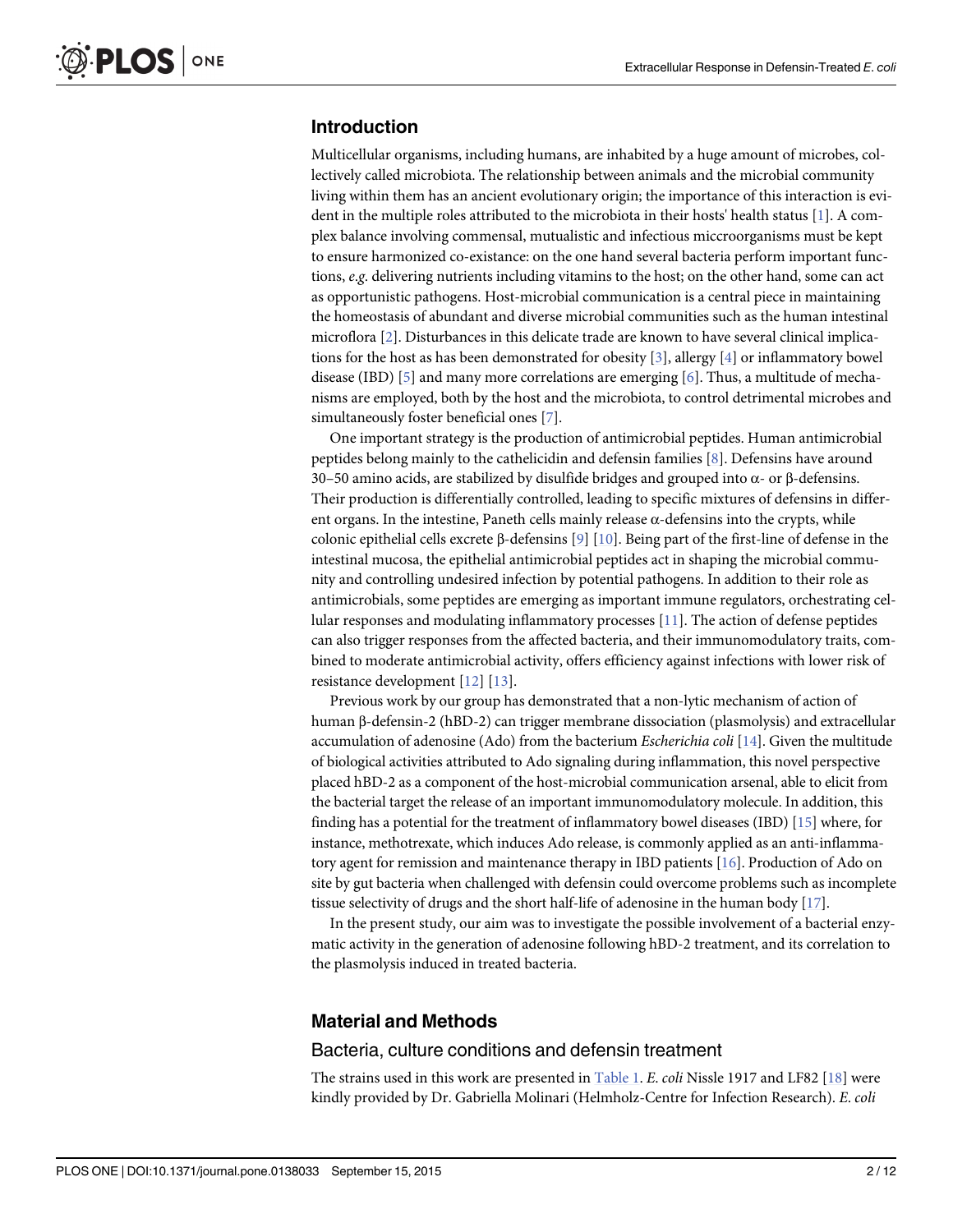| <b>Strain</b>             | <b>Description</b>                              |
|---------------------------|-------------------------------------------------|
| Escherichia coli strain W | DSM1116; quality control strain for antibiotics |
| E. coli Nissle 1917       | probiotic                                       |
| E. coli 7145A             | clinical isolate                                |
| E. coli HZI 2–6           | clinical isolate                                |
| E. coli LF82              | adherent-invasive strain; pathogenic [18]       |
| Pseudomonas aeruginosa    | DSM19882 (PA14)                                 |
| Bacillus cereus           | DSM31                                           |

<span id="page-2-0"></span>[Table 1.](#page-1-0) Bacterial strains used in this study.

doi:10.1371/journal.pone.0138033.t001

7145A and HZI 2–6 were isolated by Dr. Alexander Swidsinski (Medical Clinic of the Humboldt-University Berlin Charité) and Dr. Dieco Würdemann (Helmholz-Centre for Infection Research), respectively, from biopsies from patients with intestinal inflammation at the University Hospital Schleswig-Holstein, Kiel. The DSM strains were purchased from the German Collection of Microorganisms and Cell Cultures.

Bacteria were cultured in minimal mineral medium (MgSO<sub>4</sub> 0.02 g⋅L<sup>-1</sup>, citric acid 0.2 g⋅L<sup>-1</sup>, K<sub>2</sub>HPO<sub>4</sub> 1 g⋅L<sup>-1</sup>, NaNH<sub>4</sub>HPO<sub>4</sub> 0.32 g⋅L<sup>-1</sup>), supplemented with glucose 0.2%. For the typical assay, cultures (160 µL) were inoculated at optical density (OD or  $A_{600 \text{ nm}}$ ) 0.005 in 100-well honeycomb microplates (Oy Growth Curves Ab Ltd, Finland) and kept at 37°C under agitation. Growth was monitored by OD measurement every 15 min in an automated system (Bioscreen C, Oy Growth Curves Ab Ltd). Alternatively, for extracellular phosphatase activity determination, bacteria were cultured (20 mL) in Erlenmeyer flasks and OD monitored every hour in a cuvette spectrophotometer (Eppendorf, Hamburg, Germany).

The addition of antimicrobial peptide was performed when cell density reached OD  $\sim 0.1$ . A stock solution of human β-defensin-2 (hBD-2) (Peptide Institute Inc., Osaka, Japan) (100 μg⋅mL<sup>-1</sup>) was added at a 1:4 (v/v) ratio (final concentration 20 μg⋅mL<sup>-1</sup>). Untreated controls were handled in all experiments by the addition of an equal volume of sterile water. Samples were collected at specified time-points and cells were separated from supernatants using microtube-filters (0.2 μm pore).

#### Osmotic shock induction

When indicated, alternatively to the antimicrobial treatment (following identical culture conditions), cultures were submitted to sucrose-induced osmotic shock. For MS analysis, osmotic shock-induced plasmolysis was achieved following the protocol adapted from Scheie (1969), where cell were harvested by centrifugation (10 min 4,000 rpm) and the pellets were resuspended in 0.8 M sucrose. Samples were collected by filtration as described above, 5 min or 2 h after the treatment. For evaluation of the enzymatic activity, the osmotic shock protocol employed was as described by Broad and Smith, 1981 [[19](#page-10-0)]. Briefly, cells were harvested by centrifugation (20 min, 4,000 rpm), the pellet resuspended in 20% sucrose, 1 mM EDTA in Tris buffer 0.03 M, pH 7,3 and incubated for 5 min at room temperature under agitation. Cell suspension was again centrifuged, the pellet resuspended in cold water and incubated for further 5 min at room temperature under agitation. Finally, this suspension was centrifuged and the supernatant (referred to as osmotic fluid) was collected for analysis.

#### Liquid chromatography and mass spectrometry

Detection of adenosine nucleoside and adenosine monophosphate nucleotide was performed by targeted tandem mass spectrometry (multiple reaction monitoring mode) in a 6460 Triple-Quad LC-MS system (Agilent Technologies, Santa Clara, CA, USA) as described [\[14\]](#page-10-0).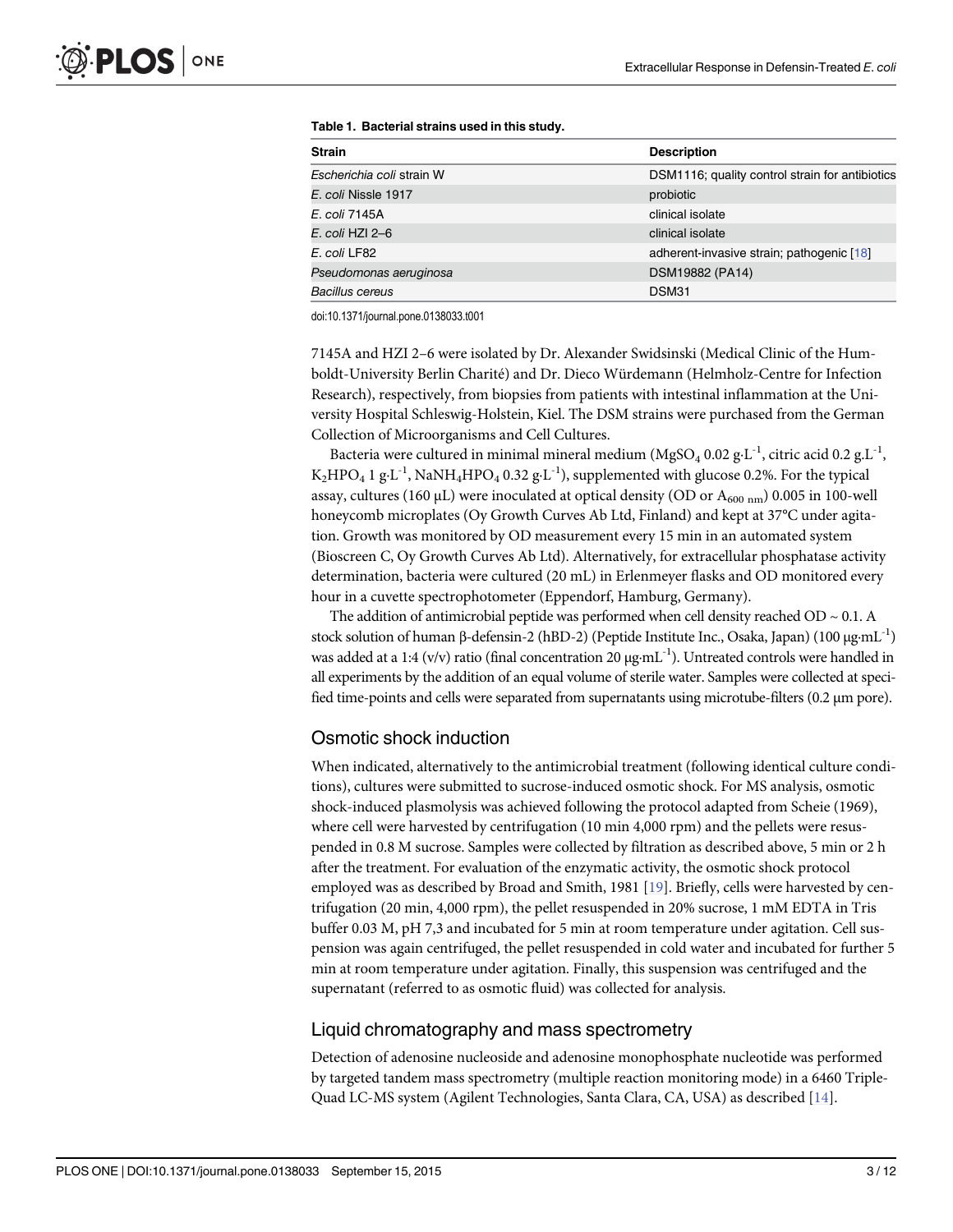# <span id="page-3-0"></span>Colony forming units (CFU) counts

To evaluate bacterial susceptibility to the antimicrobial treatment, cultures were serially diluted (10-fold steps) in sterile physiological solution (0.9% NaCl) and plated (100 μL) in triplicates onto LB agar plates. After 24 h at 37°C, plates containing between 30 and 300 visible colonies were used for CFU counting. Lethality was calculated as the difference in the number of viable cells 2 h after defensin treatment, relative to the total viable cells before the treatment.

#### Phosphatase activity determination

Enzyme activity was investigated using the chromogenic substrate p-nitrophenylphosphate (pNPP). Previous to the analysis, samples were dialyzed in the reaction buffer (sodium acetate 100 mM, CoCl<sub>2</sub> 5 mM, CaCl<sub>2</sub> 20 mM, pH 6), and concentrated 20-fold in a Centricon device (MWCO 3,000). The reaction mixture containing 30 μL of buffer, 50 μL of sample and 20 μL of substrate (pNPP 200 mM, final concentration 40 mM in 100 μL) was pipeted in microtitre plates and incubated at 37°C under agitation in Bioscreen C system. The formation of the yellow-coloured dephosphorylated product was monitored by measuring the absorbance at 405 nm every 30 min for up to 24 h. Initial reaction rate  $(V_0)$  was calculated as the slope of the tangent line at time = 0 on the absorbance versus time curve.

## Statistical analyses

Data obtained in at least three biological replicates were tested for statistical differences between the means using the software SigmaPlot 13.0 (Systat Software, Inc., Chicago, IL, USA). The following tests were employed: t-test for pairwise single comparison (treated vs. untreated); one-way analysis of variance (ANOVA) using Holm-Sidak test for pairwise multiple comparisons when normality held; or, for non-normally distributed data, Kruskal-Wallis one-way ANOVA on Ranks using either Tukey test or Dunn's test for pairwise multiple comparisons on equal or unequal sample sizes, respectively.

#### Results

#### Supernatants from defensin-treated bacteria generate Ado from AMP

In our previous work, we had described the extracellular accumulation of Ado induced by defensin treatment in E. coli, as well as the presence of AMP as one of the purine-related metabolites released by treated bacteria. To gain some insight on the role of AMP as a precursor for the accumulated Ado, the levels of extracellular AMP accumulated by E. coli (DSM 1116) submitted to defensin treatment were measured by targeted LC-MS/MS at different time-points after the antimicrobial treatment. The results demonstrated an accumulation of both metabolites during the first six hours in hBD-2 treated cultures ([Fig 1A](#page-4-0) upper panel). In the subsequent 24 h and 48 h, it was observed that the accumulated AMP was gradually degraded, concomitantly with an increase in extracellular Ado concentration, as opposed to the dynamics shown by untreated bacteria ([Fig 1A](#page-4-0), lower panel).

To further support the notion that AMP acts as a direct precursor in the extracellular generation of Ado, it was tested whether the addition of exogenous AMP would influence Ado formation by defensin-treated bacteria. Cells were separated from the supernatants by filtration (0.2 μm pore) immediately after treatment; the soluble filtrate and the cell-bound components (resuspended in 200 μL sterile medium) were assayed separately in the presence or absence of exogenous AMP for 2h. This experiment was designed to verify the presence of an AMP-converting activity and to investigate whether it was attributable to a secreted or a cellular factor. [Fig 1B](#page-4-0) shows that Ado accumulated in cell-free supernatant ("SN") of hBD-treated cultures in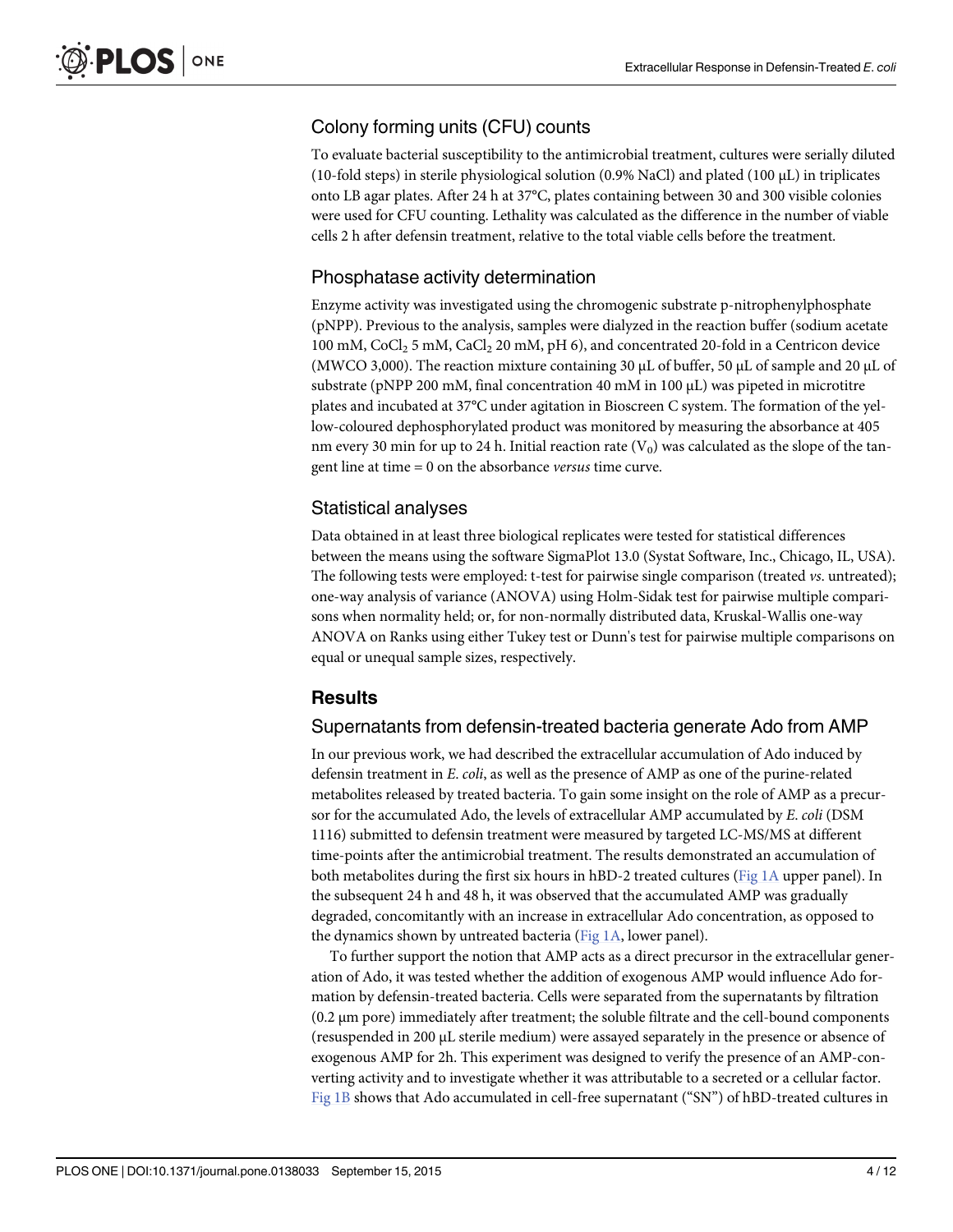<span id="page-4-0"></span>

[Fig 1. E](#page-3-0)xtracellular AMP degradation as the source for extracellular Ado in defensin-treated bacteria. A: extracellular concentration of Ado and AMP in E. coli (DSM 1116) cultures over time after hBD-2 treatment (20 μg.mL<sup>-1</sup>, upper panel) or in untreated cultures (lower panel). Supernatants were sampled by filtration at the indicated time-points and analyzed by targeted LC-MS/MS. Data are mean±SD (n = 3).  $**$  p<0.001 in t-test (treated vs. untreated). **B:** effect of exogenous AMP on Ado accumulation by soluble (SN) versus cell-bound (Cells) fractions of defensin-treated E. coli (DSM 1116) cultures. The cultures were handled as described in Material and Methods up to O.D. 0.1. The two fractions were separated by filtration immediately after hBD-2 (20 μg.mL-<sup>1</sup>) addition and further incubated for 2 h in the presence or absence of exogenous AMP (1µg.mL<sup>-1</sup>), before analysis by targeted LC-MS/MS. Dashed lines represent levels of extracellular Ado in untreated controls. Sterile medium with hBD-2 (20 μg.mL-1) was used as a control for spontaneous AMP conversion during the experiment. Data are mean $\pm$ SD (n = 2).

doi:10.1371/journal.pone.0138033.g001

comparison to untreated control; the addition of exogenous AMP dramatically increased the concentration of Ado in these samples: AMP was converted into Ado in the soluble fraction of untreated cultures, however, this activity was higher when bacteria were exposed to hBD-2. Ado accumulation was not observed in the cell-bound component ("Cells"), regardless of the presence of added AMP. Ado was also generated from exogenous AMP in sterile medium, however spontaneous conversion was not high enough to account for the results observed in the supernatants. The data indicate that a bacterial factor released upon hBD-treatment is responsible for converting AMP into Ado in the extracellular space.

# A periplasmic phosphatase activity is the soluble bacterial factor responsible for Ado formation

The presence of AMP-dephosphorylating enzymes was investigated in the supernatants from E. coli (DSM 1116) cultures submitted or not to antimicrobial peptide (AP) treatment, using a chromogenic substrate to detect phosphatase activity (pNPP). [Fig 2A](#page-6-0) shows the formation of the yellow-colored pNPP reaction product over time in the supernatants samples from each experimental condition, and presents the corresponding initial reaction rate  $(V_0)$  for comparison. As a positive control, the supernatants resulting from an osmotic shock treatment (OS) were tested, which was described in the literature as a method to extract periplasmic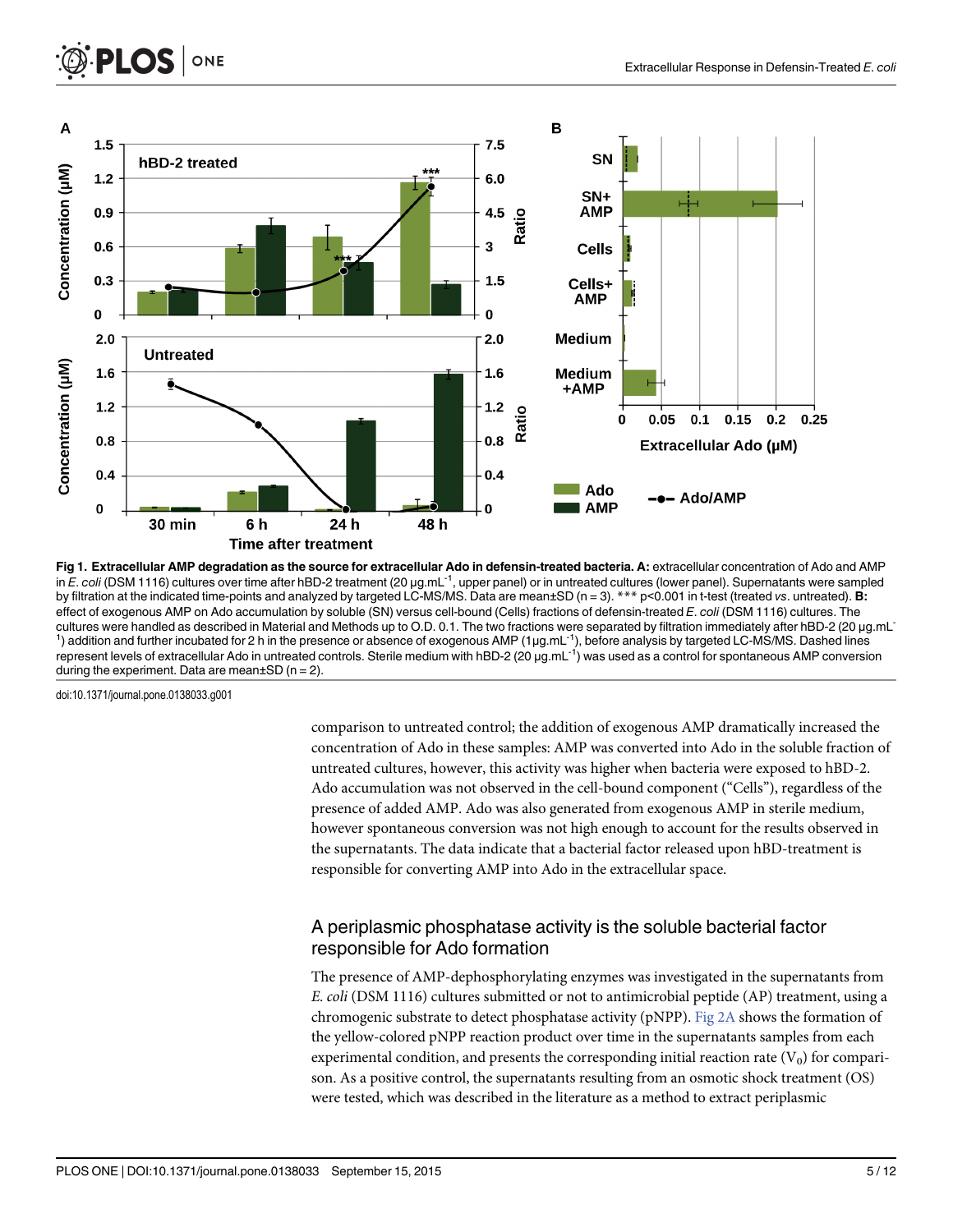<span id="page-5-0"></span>nucleotidase from E. coli [[19](#page-10-0)]. For technical reasons, the culture volume required to apply the osmotic shock protocol was higher than the typical defensin-treatment microplate assay (see [Material and Methods](#page-1-0)). We then sought to adjust the volume of peptide-treated samples accordingly, at the same time avoiding the substantial increase in costs that would result from using large quantities of synthetic human β-defensin-2. Therefore, we have decided to use a substitute, less expensive product, sheep-myeloid antimicrobial peptide 29 (SMAP-29); this is a mammalian α-helical cathelicidin which was shown to elicit an extracellular Ado accumulation response in E. coli similar to hBD-2 [\[14](#page-10-0)]. SMAP-29 was used for the experiments presented in [Fig 2A](#page-6-0).

Phosphatase activity was absent in culture supernatants before the treatment ( $Fig 2A$ , crosses). A basal level of extracellular activity was observed in untreated cultures 4 h later ([Fig](#page-6-0) [2A,](#page-6-0) circles). In turn, phosphatase activity found in the AP-treated culture supernatants 4 h after peptide addition was higher [\(Fig 2A](#page-6-0), triangles), approaching the levels found in cultures submitted to osmotic shock ([Fig 2A](#page-6-0), squares). A validation test using the microplate setup confirmed that SMAP-29 and hBD-2 have similar effect upon E. coli regarding extracellular phosphatase activity ( $V_0$  0.23 and 0.31 for SMAP-treated and hBD-2-treated bacteria, respectively). This pointed to an osmotic-shock-like (plasmolysis) effect of peptide treatment on enzyme release and/or activity, suggesting the involvement of a periplasmic phosphatase in extracellular AMP conversion by hBD-2 treated bacteria.

E. coli periplasmic 5' nucleotidase is a metallohydrolase, and additional evidence of its role on Ado generation was sought by testing the effect of a metal chelating agent (EDTA) and the cofactor  $Co<sup>2+</sup>$  ion on AMP degradation in defensin-treated bacterial supernatants. The supernatants were sampled by filtration 6 h after hBD-2 addition, when extracellular levels of endogenous AMP were the highest (see Fig  $1A$ ). Metabolites levels were measured immediately upon sampling (pre-incubation) and after 18 h of incubation in the presence or absence of the inhibitor and/or activator cofactor. [Fig 2B](#page-6-0) shows the fold change on AMP and Ado concentration from the onset to the end of incubation time,. In the control condition (the absence of either inhibitor or activator), we observed a decrease in AMP concentration paralleled by a 7-fold increase in Ado levels. When EDTA was present, AMP levels were unchanged and Ado formation was not observed. In contrast, with addition of the metal cofactor, AMP consumption and the generation of Ado were dramatically enhanced, an effect counteracted by simultaneous addition of the inhibitor.

To further characterize the involvement of a periplasm-located nucleotidase activity in the extracellular response triggered by defensin, we have compared six different bacterial strains. First they were analyzed for their response to hBD-2 treatment, regarding survival and extracellular Ado concentration produced 2 h after peptide addition ( $Fig 3A$ ). No correlation between the lethality of the treatment and the levels of Ado released could be established. The accumulation of Ado in the medium was variable among the different strains, but independent of the percentage of viable cells in the cultures. For example, the E. coli isolate 7145A, despite being more resistant to the treatment, produced similar levels of extracellular Ado as the susceptible E. coli Nissle 1917 strain. Interestingly, the response of a different Gram-negative species, Pseudomonas aeruginosa, revealed it was unable to produce extracellular Ado in response to defensin, even though the treatment was equally effective in reducing cell viability.

We then analyzed the same strains for the levels of periplasmic phosphatase activity extracted using osmotic-shock method [\(Fig 3B](#page-7-0)). It was possible to detect similar levels of the enzyme in all E. coli strains [\(Fig 3B,](#page-7-0) closed symbols); in contrast, no phosphatase activity was found in P. aeruginosa supernatants following osmotic-shock, as demonstrated by its inability to metabolize the chromogenic substrate [\(Fig 3B](#page-7-0), crosses), comparable to the negative control. The data pointed to a correlation between the presence and/or activity of periplasmic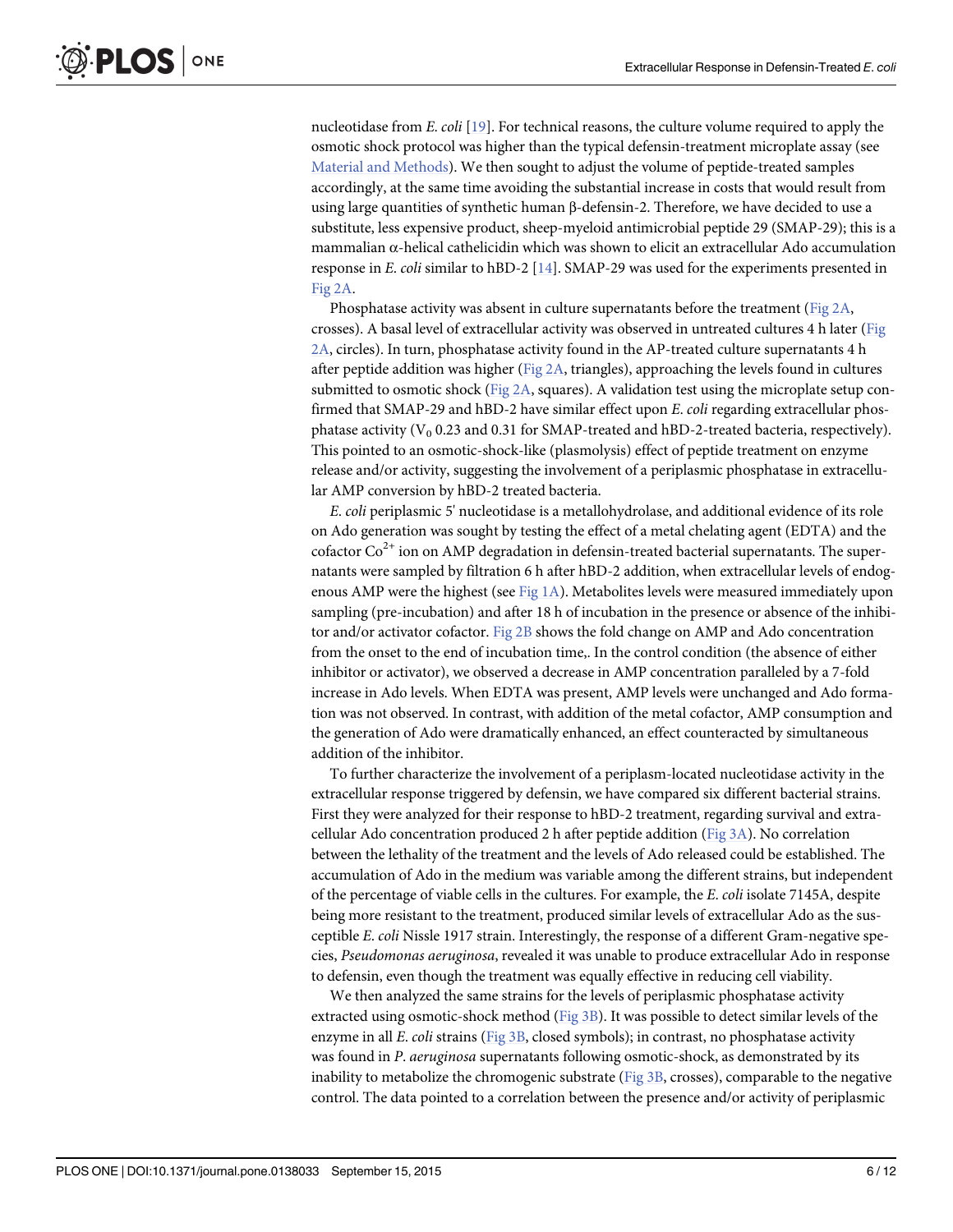<span id="page-6-0"></span>

[Fig 2. I](#page-4-0)nvolvement of metallo-phosphatase activity in the response of E. coli to defensin treatment. A: Extracellular phosphatase activity in E. coli (DSM 1116) cultures. Supernatants were sampled before peptide addition (crosses) and after 4 h in the absence (untreated, circles) or presence of antimicrobial peptide (SMAP; 25 μg∙mL-1, AP, triangles), or after sucrose-induced osmotic shock treatment (OS, squares). Samples were tested for the presence of phosphatase activity using pNPP (40 mM) as chromogenic substrate and the initial reaction rate  $(V_0)$  was defined as the slope of the kinetic curve in the linear portion. B: Effect of metal chelating agent (EDTA) and  $Co<sup>2+</sup>$  ion on extracellular AMP and Ado levels in E. coli (DSM 1116) cultures after hBD-2 treatment. Supernatants were collected by filtration 6 h after the treatment and incubated for further 18 h in the presence or absence of EDTA (2 mM) and/or CoCl<sub>2</sub> (5 mM). Samples were analyzed by targeted LC-MS/MS. Data are presented as fold-change in metabolite concentration from the time supernatants were collected to the end of the incubation period (mean±SD; n = 6 for first and forth x-axis categories and n = 5 for second and third x-axis categories). ### p<0.001 in all pairwise comparisons and \*\*\* p<0.001 in the indicated pairwise comparison, as analyzed by ANOVA followed by multiple comparison procedure (see [Material and Methods](#page-1-0) for detail).

doi:10.1371/journal.pone.0138033.g002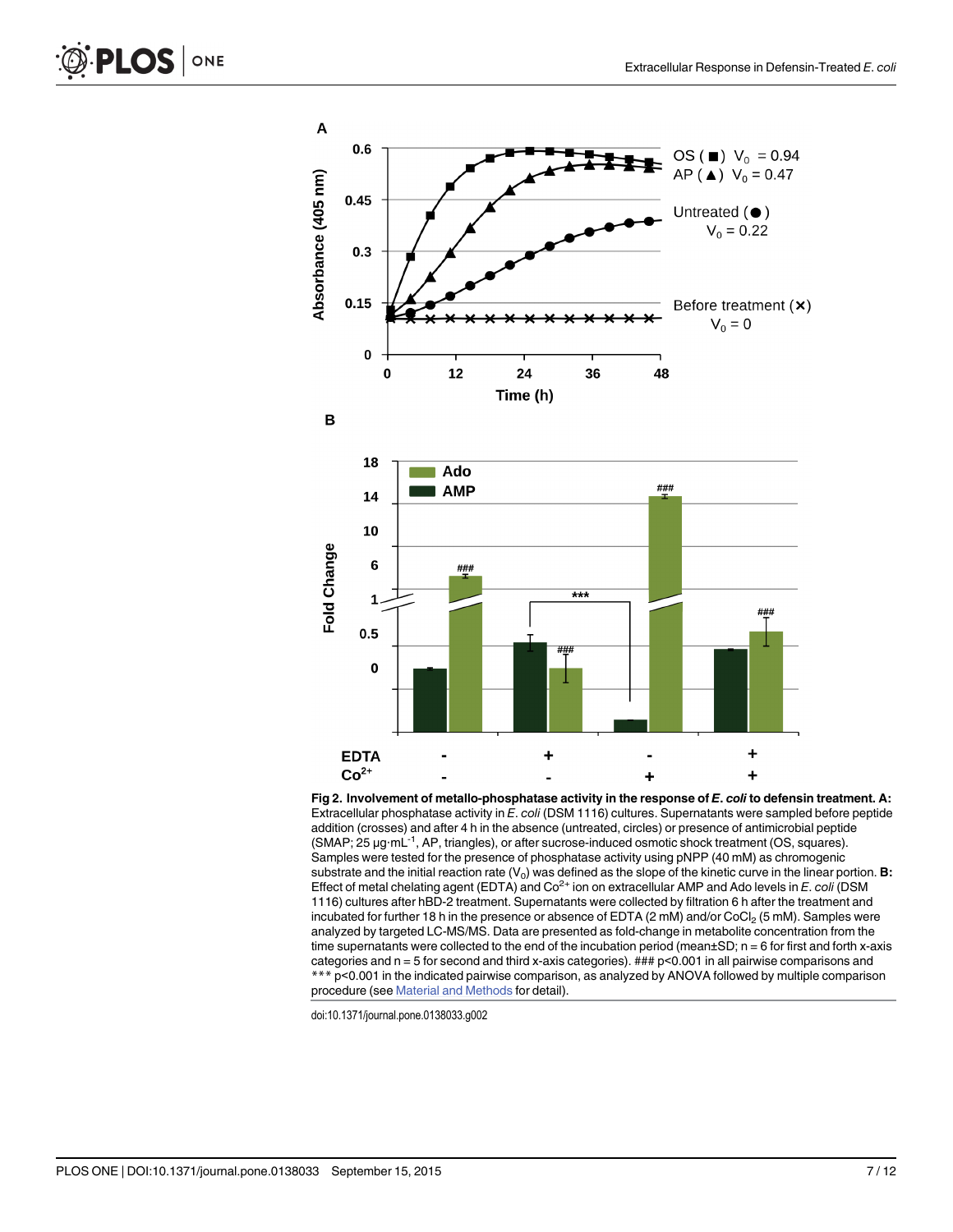<span id="page-7-0"></span>



[Fig 3. S](#page-5-0)train- and species-specific differences in bacterial response to defensin and levels of periplasmic phosphatase activity. A: Extracellular adenosine concentration produced by different bacteria and cell viability in each culture after hBD-2 (20 μg∙mL-1) treatment. Cultures start OD was 0.02. Supernatants were sampled 2 h after peptide addition and analyzed by targeted HPLC-MS/MS for the presence of Ado (bar chart, mean  $\pm$  SD, n = 6; \*\*\* < 0.001 compared to DSM1116 by ANOVA followed by multiple comparison procedure. Refer to Material and Methods for detail). Dashed lines represent levels of extracellular Ado in untreated controls. Susceptibility was evaluated by CFU counts in LB agar, and calculated as the percentage of viable cells remaining 2 h after the treatment, in respect to the number of viable cells in each culture immediately before peptide addition. B: Periplasmic phosphatase activity in different bacteria submitted to osmotic shock. Supernatants were sampled after sucrose-induced osmotic shock treatment and tested for the presence of phosphatase activity using pNPP (40 mM) as chromogenic substrate. Ctrl. (-) corresponds to the reaction in the absence of supernatants.

doi:10.1371/journal.pone.0138033.g003

nucleotidase and the accumulation of extracellultar Ado after defensin treatment. In addition, we have observed that Bacillus cereus, a gram-positive bacterium with reduced or absent periplasmic space, presented 10-fold lower Ado accumulation response to defensin treatment when compared to E. coli (0.06 μM versus 0.71 μM, 2 h after hBD-2 20 μg/mL addition), providing further support to our results.

## **Discussion**

The accumulation of extracellular adenosine, a potent immunomodulator, by bacteria when confronted with antimicrobial peptide activity is a phenomenon only recently described. The data presented here extend our emerging knowledge about the mechanisms leading to this response. The presence of extracellular AMP in E. coli cultures after defensin treatment had been documented in our previous study, and it was here further characterized as a precursor in the generation of adenosine by cultures treated with defensin. AMP was rapidly produced by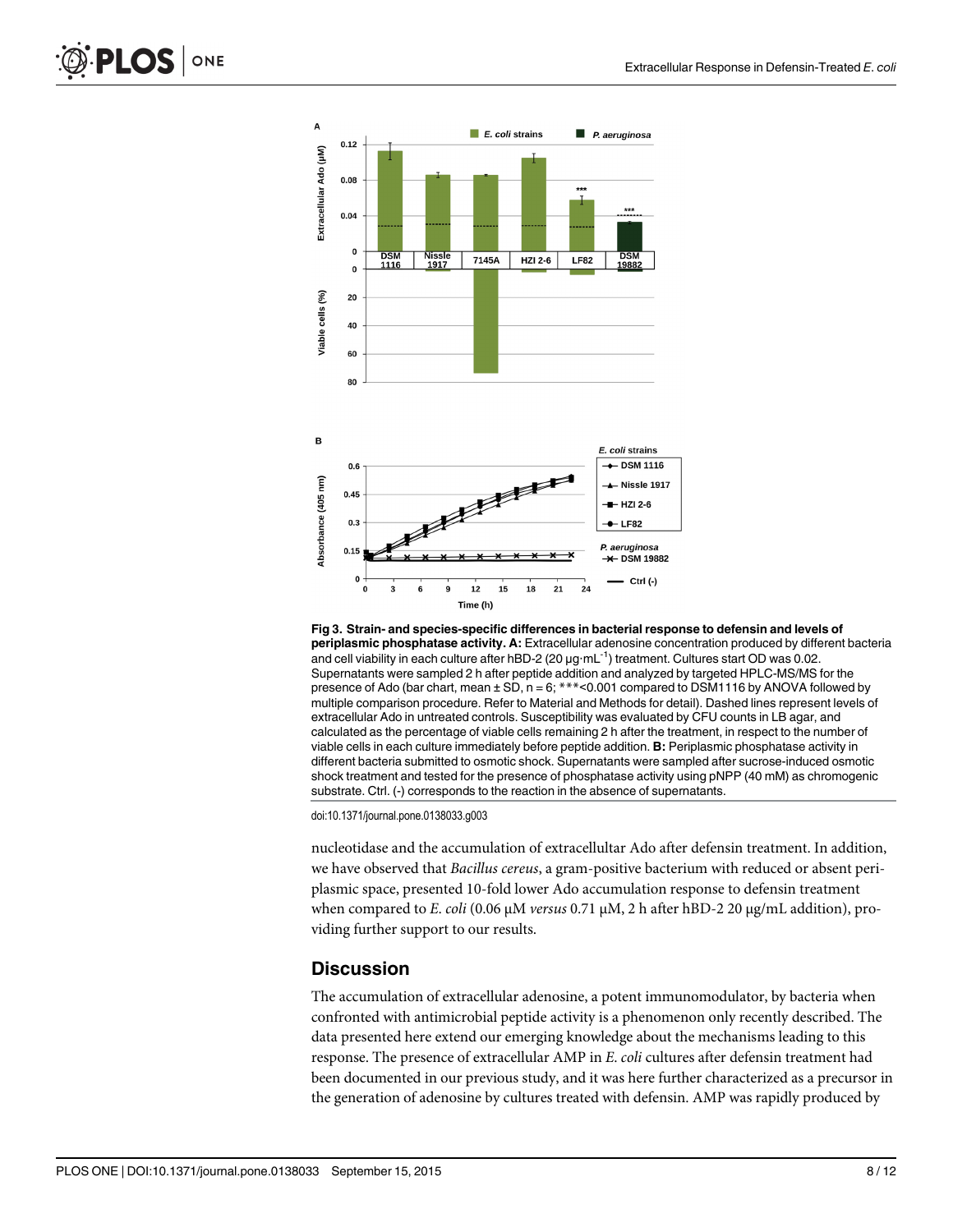<span id="page-8-0"></span>treated cultures in the first 6 h and its subsequent depletion was found to correlate with forma-tion of Ado [\(Fig 1A](#page-4-0)). In contrast, intact E. coli accumulated extracellular AMP, a reaction that might be related to RNA degradation and purine excretion in stationary-growth phase of E.  $\text{coll}$  [\[20,](#page-10-0) [21\]](#page-10-0). In addition, the presence of exogenous AMP enhanced Ado accumulation after hBD-treatment exclusively in the soluble fraction of the cultures ([Fig 1B](#page-4-0)). Taken together, the results confirm AMP as a direct precursor for Ado generation and point to the involvement of a bacterial factor secreted upon peptide addition.

In intact Gram-negative cells, the flux of purine nucleotides across the outer membrane is mediated by porines [\[22\]](#page-11-0). In the periplasmic space, nucleotides are then metabolized to adenine or taken up as Ado via concentrative nucleoside transporters in the cytoplasmic membrane. In E. coli, three periplasmic enzymes have been found involved in purine metabolism: adenylate kinase (E.C. 2.7.4.3), purine-nucleoside phosphorylase (E.C. 2.4.2.1) and 5' nucleotidase (E.C. 3.1.3.5) [\[22\]](#page-11-0). The latter is a metalloenzyme performing dephosphorylation of AMP to Ado. It is readily and selectively released from the periplasmic space to the extracellular medium in situations of osmotic stress and plasmolysis  $[19,23]$  $[19,23]$ . Our previous findings demonstrated that hBD-2-treated E.coli undergoes plasmolysis, releasing nucleotide-related metabolites while retaining intracellular macromolecules [[14](#page-10-0)]. This scenario could account for the presence of periplasmic 5' nucleotidase in the extracellular medium, which in turn could be the soluble bacterial factor responsible for converting AMP into Ado after bacteria had been challenged with defensin. We verified this hypothesis as we found phosphatase activity in the supernatants of peptide-treated bacteria at higher levels than in untreated controls, closer to the activity obtained by a sucrose-induced osmotic stress used to extract periplasmic nucleotidase from *E.coli* (Fig  $2A$ ). Furthermore, the negative impact on Ado generation of metal chelator EDTA, as well as the activation effect of  $Co^{2+}$  ion [\(Fig 2B](#page-6-0)), supported the involvement of a metalloenzyme such as 5'nucleotidase in the bacterial response to defensin.

In this context, it would be reasonable to expect that different bacteria would respond differently to defensin treatment, according to their characteristics of periplasmic enzyme content. We have found the accumulation of Ado in response to defensin in five different E. coli strains, including probiotic, pathogenic and clinical isolates, but not in  $P$ . aeruginosa ([Fig 3](#page-7-0)) or in gram-positive B. cereus. Although there is variability in the amount of extracellular Ado among the responding strains, this difference did not correlate with the strain's susceptibility to the treatment. On the other hand, the extracellular Ado response is only present in gram-negative strains releasing phosphatase activity under osmotic stress. Altogether, these data offer two sets of information discussed below.

First, the presence and prompt release of periplasmic 5' nucleotidase is important for the bacteria to respond to defensin with Ado accumulation. It was reported that in P. aeruginosa, less than 50% of the cellular nucleotidase pool is found in the periplasm, and that the enzyme is bound to this subcellular compartment in a way different from other enzymes [\[24](#page-11-0)–[27](#page-11-0)]. In contrast, in E. coli, more than 90% of the nucleotidase activity corresponds to the periplasmic fraction, and indications have been found that the elongated form of  $E$ . *coli* 5'nucleotidase may facilitate its release from cells in conditions where other globular proteins of similar molecular mass would be retained [[19](#page-10-0)]; this is consistent with the observation that this enzyme is present in the supernatants of defensin-treated cultures even when there is no increase in the total extracellular protein content. In addition, the absence of Ado accumulation a the gram-positive species, devoid of periplasmic space, corroborates the idea that periplasmic location of the enzyme is determinant for its release after defensin stress.

Second, the accumulation of Ado is not solely a collateral effect of cell death. Since the release of periplasmic nucleotidase can occur, as mentioned, independently of a lysis event, and the response is observable even when a high proportion of the cells remain viable after the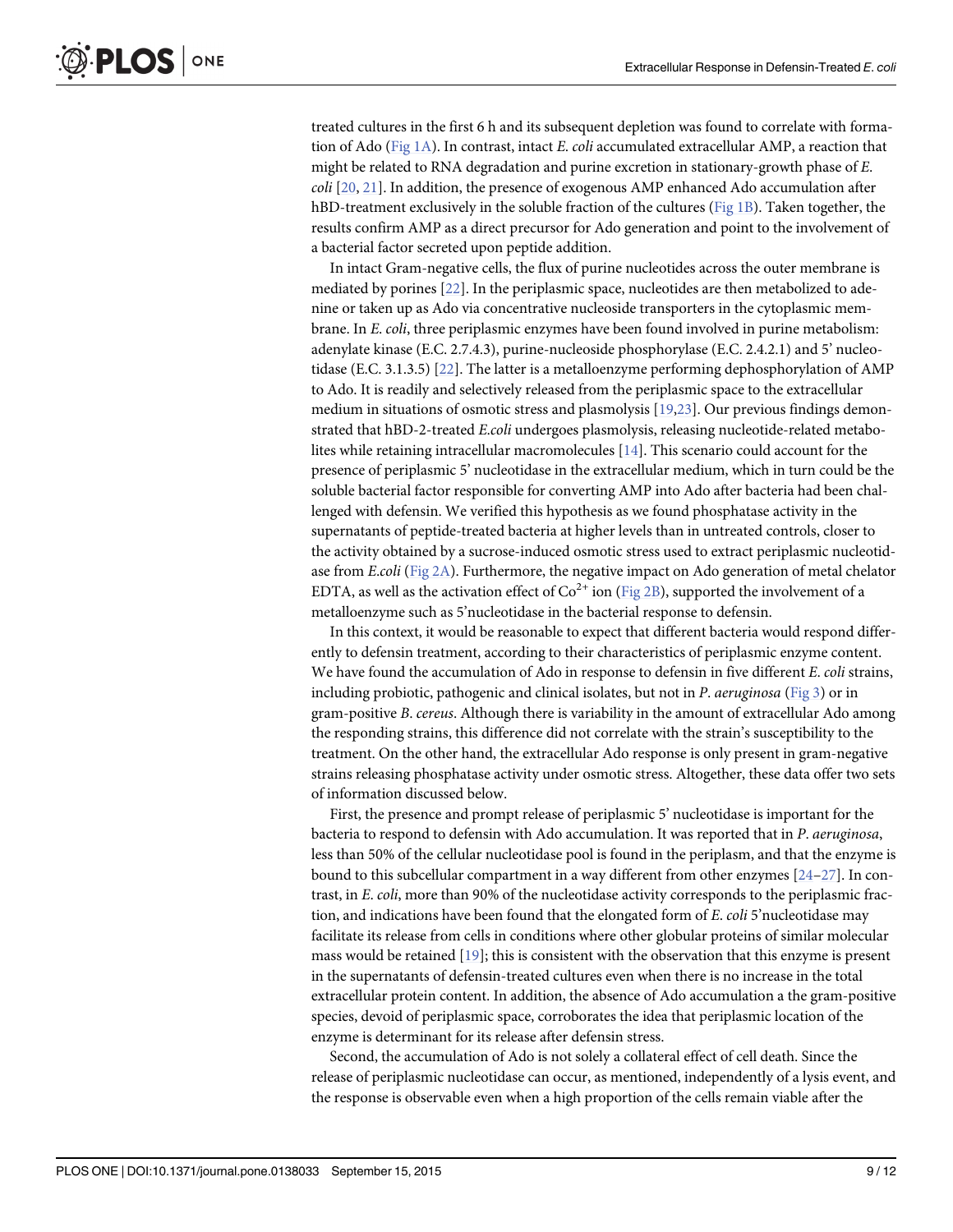<span id="page-9-0"></span>defensin treatment (the case in  $E$ . *coli* isolate 7145A), it indicates that effective cell killing by the peptide is not required for the raise in extracellular Ado concentration. Instead, it corroborates the hypothesis [[14\]](#page-10-0) that optimal peptide/cell ratio and possibly sublethal conditions triggers a specific response leading to non-lytic membrane damage, nucleotidase release and Ado accumulation as an alternative mechanism of action of defensin, not necessarily related to its antimicrobial activity. Of course, there are several membrane parameters which are different among the strains and would influence peptide interactions [[28](#page-11-0)], and a given peptide can have different mechanisms in different bacteria [[29](#page-11-0)]; the results must therefore be considered cautiously, as indications that Ado accumulation is associated to 5'NT release induced by defensin, rather than to the lethality of the treatment.

In summary, the present report provides correlation evidence that 5' nucleotidase activity is released from bacterial periplasmic space after defensin treatment and that this enzyme is responsible for AMP dephosphorylation, leading to the extracellular accumulation of Ado. Additional characterization of the supernatants from treated cultures, including a more complete enzymological study and immunoblotting analyses, can further validate our results and confirm the identity of the implied nucleotidase. Likewise, supplementary biochemical studies could help to elucidate a possible involvement of downregulated Ado transporters as a secondary event contributing to Ado accumulation.

From an ecological perspective, the manipulation of Ado signaling by bacteria in the mucosa can represent an advantageous mechanism of immune evasion and/or modulation of virulence factors, as has been suggested for other strains and species [\[30](#page-11-0)–[33\]](#page-11-0). On the other hand, the implications for inflammatory processes in the gastrointestinal tract can be manifold, given the plurality of adenosine's immunomodulatory effects, and the treatment of inflammatory GI disorders could benefit from the local production of Ado by specific members of the gut flora (i. e. the ones where nucleotidase can be found in the periplasm, such as E. coli), in the presence of optimal sub-lethal amounts of hBD-2. The main Ado receptor expressed in the intestinal epithelia,  $A_{2B}$  AR, has a EC<sub>50</sub> of 24  $\mu$ M [\[34,](#page-11-0) [35\]](#page-11-0), at least one order of magnitude higher than the concentrations found in our assays. We speculate that the production of Ado in situ by bacteria in the intestinal mucosa might reach much higher local concentrations, due to the formation of microenvironments at the mucosal surface. In addition, we cannot exclude that in the presence of immune cells, especially during inflammatory processes, other AR could be activated by bacterial-derived Ado, e.g.  $A_1$ ,  $A_{2A}$  and  $A_3$ , which have EC<sub>50</sub> ranging from 0.3 to 0.7  $\mu$ M [[35](#page-11-0)]. *In vivo* evidence would be critical to confirm the physiological relevance of the phenomenon described in our study.

## Supporting Information

[S1 File.](http://www.plosone.org/article/fetchSingleRepresentation.action?uri=info:doi/10.1371/journal.pone.0138033.s001) primary data set presented in figures  $Fig 1, Fig 2, and Fig 3.$  $Fig 1, Fig 2, and Fig 3.$  $Fig 1, Fig 2, and Fig 3.$  $Fig 1, Fig 2, and Fig 3.$  $Fig 1, Fig 2, and Fig 3.$ (PDF)

#### Acknowledgments

The authors are grateful to Dr. Gabriella Molinari, Dr. Alexander Swidsinski and Dr. Dieco Würdemann for providing bacterial strains, and to Esther Surges for technical assistance. A.B. E. and P.T. acknowledge the fellowships from Conselho Nacional de Desenvolvimento Científico e Tecnológico (CNPq) and E.S. acknowledges a fellowship from Coordenação de Aperfeiçoamento de Pessoal de Nível Superior (CAPES), all pertaining to the Brazilian program Science without Borders.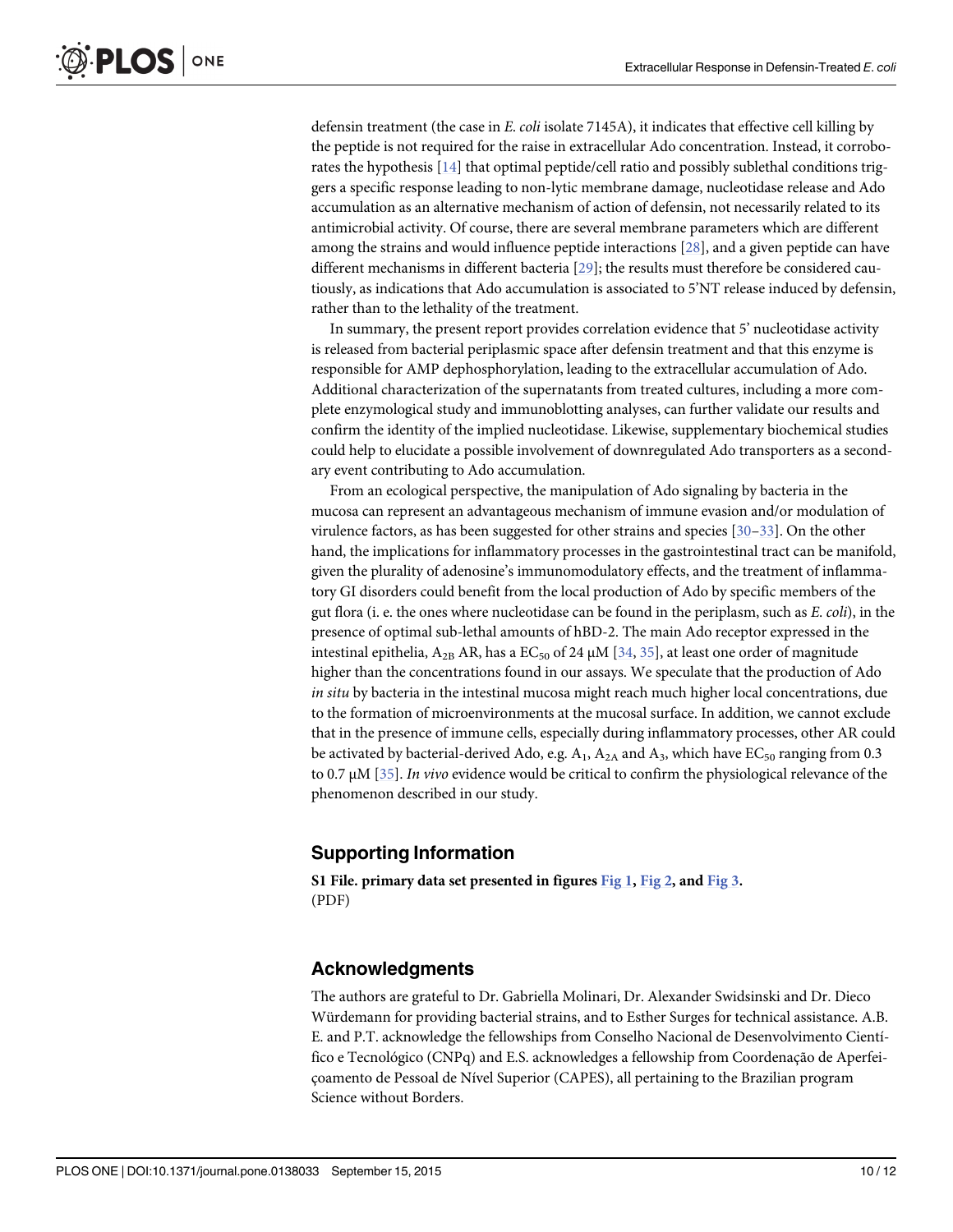#### <span id="page-10-0"></span>Author Contributions

Conceived and designed the experiments: ABE. Performed the experiments: ABE PT ES WRA. Analyzed the data: ABE WRA. Contributed reagents/materials/analysis tools: WRA. Wrote the paper: ABE WRA. Revised and approved the final version: ABE PT ES WRA.

#### **References**

- [1.](#page-1-0) Ley RE, Lozupone C, Hamady M, Knight R, Gordon JI. Worlds within worlds: evolution of the vertebrate gut microbiota. Nat Rev Microbiol. 2008; 6: 776–88. doi: [10.1038/nrmicro1978](http://dx.doi.org/10.1038/nrmicro1978) PMID: [18794915](http://www.ncbi.nlm.nih.gov/pubmed/18794915)
- [2.](#page-1-0) Backhed F, Ley RE, Sonnenburg JL, Peterson DA, Gordon JI, Bäckhed F. Host-bacterial mutualism in the human intestine. Science. 2005; 307: 1915–1920. doi: [10.1126/science.1104816](http://dx.doi.org/10.1126/science.1104816) PMID: [15790844](http://www.ncbi.nlm.nih.gov/pubmed/15790844)
- [3.](#page-1-0) Lee W-J, Hase K. Gut microbiota-generated metabolites in animal health and disease. Nat Chem Biol. 2014; 10: 416–24. doi: [10.1038/nchembio.1535](http://dx.doi.org/10.1038/nchembio.1535) PMID: [24838170](http://www.ncbi.nlm.nih.gov/pubmed/24838170)
- [4.](#page-1-0) Willyard C. Microbiome: Gut reaction. Nature. 2011; 479: S5–S7. doi: [10.1038/479S5a](http://dx.doi.org/10.1038/479S5a)
- [5.](#page-1-0) Huttenhower C, Kostic AD, Xavier RJ. Inflammatory bowel disease as a model for translating the microbiome. Immunity. 2014; 40: 843–854. doi: [10.1016/j.immuni.2014.05.013](http://dx.doi.org/10.1016/j.immuni.2014.05.013) PMID: [24950204](http://www.ncbi.nlm.nih.gov/pubmed/24950204)
- [6.](#page-1-0) Qin N, Yang F, Li A, Prifti E, Chen Y, Shao L, et al. Alterations of the human gut microbiome in liver cirrhosis. Nature. 2014; 513: 59–64. doi: [10.1038/nature13568](http://dx.doi.org/10.1038/nature13568) PMID: [25079328](http://www.ncbi.nlm.nih.gov/pubmed/25079328)
- [7.](#page-1-0) Kelly D, Conway S, Aminov R. Commensal gut bacteria: mechanisms of immune modulation. Trends Immunol. 2005; 26: 326–33. doi: [10.1016/j.it.2005.04.008](http://dx.doi.org/10.1016/j.it.2005.04.008) PMID: [15922949](http://www.ncbi.nlm.nih.gov/pubmed/15922949)
- [8.](#page-1-0) Ganz T. Defensins: antimicrobial peptides of innate immunity. Nat Rev Immunol. 2003; 3: 710–20. PMID: [12949495](http://www.ncbi.nlm.nih.gov/pubmed/12949495)
- [9.](#page-1-0) Ayabe T, Satchell DP, Wilson CL, Parks WC, Selsted ME, Ouellette AJ. Secretion of microbicidal alpha-defensins by intestinal Paneth cells in response to bacteria. Nat Immunol. 2000; 1: 113–8. PMID: [11248802](http://www.ncbi.nlm.nih.gov/pubmed/11248802)
- [10.](#page-1-0) Bevins CL, Salzman NH. Paneth cells, antimicrobial peptides and maintenance of intestinal homeostasis. Nat Rev Microbiol. 2011; 9: 356–68. doi: [10.1038/nrmicro2546](http://dx.doi.org/10.1038/nrmicro2546) PMID: [21423246](http://www.ncbi.nlm.nih.gov/pubmed/21423246)
- [11.](#page-1-0) Hilchie AL, Wuerth K, Hancock REW. Immune modulation by multifaceted cationic host defense (antimicrobial) peptides. Nat Chem Biol. Nature Publishing Group; 2013; 9: 761–8. doi: [10.1038/nchembio.](http://dx.doi.org/10.1038/nchembio.1393) [1393](http://dx.doi.org/10.1038/nchembio.1393)
- [12.](#page-1-0) Fjell CD, Hiss JA, Hancock REW, Schneider G. Designing antimicrobial peptides: form follows function. Nat Rev Drug Discov. 2012; 11: 37–51. doi: [10.1038/nrd3591](http://dx.doi.org/10.1038/nrd3591)
- [13.](#page-1-0) Easton DM, Nijnik A, Mayer ML, Hancock REW. Potential of immunomodulatory host defense peptides as novel anti-infectives. Trends Biotechnol. 2009; 27: 582–90. doi: [10.1016/j.tibtech.2009.07.004](http://dx.doi.org/10.1016/j.tibtech.2009.07.004) PMID: [19683819](http://www.ncbi.nlm.nih.gov/pubmed/19683819)
- [14.](#page-1-0) Estrela AB, Rohde M, Gutierrez MG, Molinari G, Abraham WR. Human beta-defensin 2 induces extracellular accumulation of adenosine in Escherichia coli. Antimicrob Agents Chemother. 2013; 57: 4387– 4393. doi: [10.1128/AAC.00820-13](http://dx.doi.org/10.1128/AAC.00820-13) AAC.00820-13 [pii] PMID: [23817371](http://www.ncbi.nlm.nih.gov/pubmed/23817371)
- [15.](#page-1-0) Ochoa-Cortes F, Liñán-Rico A, Jacobson KA, Christofi FL. Potential for developing purinergic drugs for gastrointestinal diseases. Inflamm Bowel Dis. 2014; 20: 1259–87. doi: [10.1097/MIB.](http://dx.doi.org/10.1097/MIB.0000000000000047) [0000000000000047](http://dx.doi.org/10.1097/MIB.0000000000000047) PMID: [24859298](http://www.ncbi.nlm.nih.gov/pubmed/24859298)
- [16.](#page-1-0) Chan ES, Cronstein BN. Molecular action of methotrexate in inflammatory diseases. Arthritis Res. 2002; 4: 266–273. doi: [10.1186/ar419](http://dx.doi.org/10.1186/ar419) PMID: [12106498](http://www.ncbi.nlm.nih.gov/pubmed/12106498)
- [17.](#page-1-0) Estrela AB, Abraham WR. Adenosine in the inflamed gut: a Janus faced compound. Curr Med Chem. 2011; 18: 2791–2815. doi:BSP/CMC/E-Pub/2011/ 203 [pii] PMID: [21649583](http://www.ncbi.nlm.nih.gov/pubmed/21649583)
- [18.](#page-1-0) Boudeau J, Glasser A, Masseret E, Joly B, Darfeuille-Michaud A. Invasive ability of an *Escherichia coli* strain isolated from the ileal mucosa of a patient with Crohn's disease. Infect Immun.1999; 67: 4499– 4509. PMID: [10456892](http://www.ncbi.nlm.nih.gov/pubmed/10456892)
- [19.](#page-2-0) Broad DF, Smith JT. Escherichia coli 5'-nucleotidase: purification, properties and its release by osmotic shock. J Gen Microbiol. 1981; 123: 241–247. PMID: [6275004](http://www.ncbi.nlm.nih.gov/pubmed/6275004)
- [20.](#page-8-0) Okamura S, Maruyama HB, Yanagita T. Ribosome degradation and degradation products in starved Escherichia coli. VI. Prolonged culture during glucose starvation. J Biochem; 73: 915–922. PMID: [4578801](http://www.ncbi.nlm.nih.gov/pubmed/4578801)
- [21.](#page-8-0) Rinas U, Hellmuth K, Kang R, Segger A, Schlieker H. Entry of Escherichia coli into stationary phase is indicated by endogenous and exogenous accumulation of nucleobases. Appl Environ Microbiol. 1995; 61: 4147–4151. PMID: [8534082](http://www.ncbi.nlm.nih.gov/pubmed/8534082)